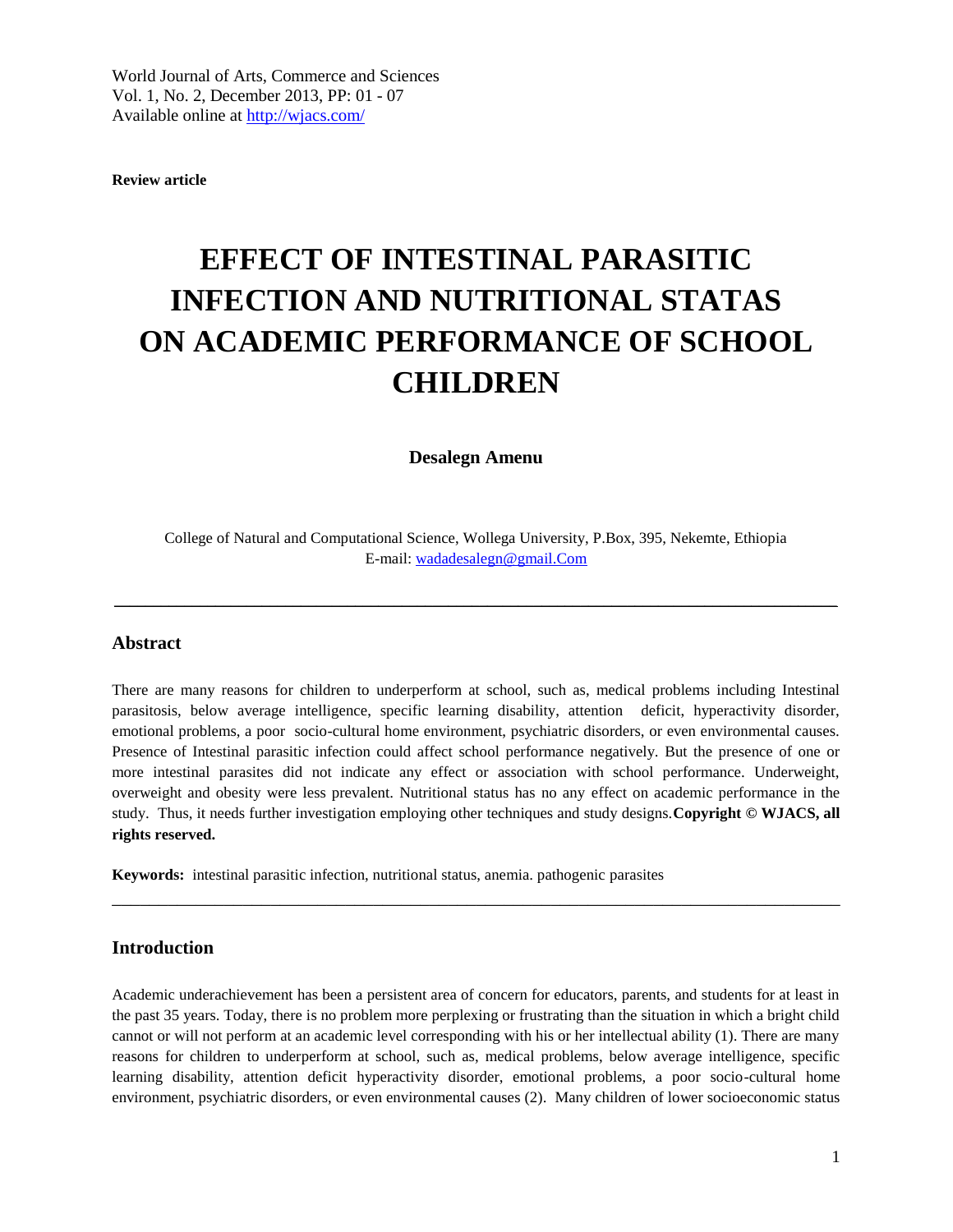drop out from their school due to different reasons. In fact, poverty and academic underachievement are the two major reasons for drop out. Socioeconomic and cultural factors play a role in this. Stress builds as the level of education increases and by the time some of these children reach high school, they develop unpredictable difficulties. These emotional and behavioral disorders can be seen in up to 20% of school going children (3).

There are many negative effects of intestinal parasites on school children: Health problems such as malnutrition/anemia, growth retardation, diarrhea and vomiting/nausea, intestinal obstruction and poor concentration at class, high absenteeism/lower attendance, high repetition and dropout rates, and poor academic performance (4). Helminth infections are important causes of morbidity and mortality in many developing countries. An estimated 1,471 million cases of infection with Ascaris lumbricoides, 1,200 million cases of infection with hookworm, 1,049 million cases of infection with Trichuris trichiura, and 200–300 million cases of schistosomiasis occurred worldwide (5).

School age children in developing countries bear the greatest health burden due to helminth infections. According to a World Bank report, morbidity due to helminth infections accounts for an estimated 20% of the disability-adjusted life years lost due to infectious diseases in children less than 14 years old. Among the well-described morbidities associated with helminth infection in children are under-nutrition, anemia, and failure to achieve genetic potential for growth (5, 6). Intestinal parasitic infections are among the major disease of public health problems in sub Saharan Africa. Apart from causing mortality and morbidity, infection with intestinal parasites has been associated with stunting of linear growth, physical weakness and low educational achievement in school children (7).

Poor nutrition in school children seriously compromises their health and learning capacity and there is disturbing evidence that the nutritional status among school children is deteriorating. In previous generations, anemia, rickets and poor growth were associated with low socio-economic status. However, current radical changes in lifestyle among both poorer and better-off strata in industrialized countries mean that personal preference about foods, fashion, physical activity levels and the media are now driving the nutritional patterns of school children more than the availability of food itself (8).

Nationally, only 3 per cent of Ethiopia's schools have clinics serving students. About 75 per cent of the population suffers from some form of communicable disease. Primary school children have to walk long distances and through difficult terrain to attend schooloften in crowded classroom, inadequate trained teachers, school materials. Four out of ten children will not reach their full educational potential (9). Playgrounds are basically nonexistent in Ethiopia, though play have a significant role in the primary years of life and help children develop socially, emotionally and intellectually (9). Educational factorsare too much to list that could affect student's school academic performance, but few were listed in the above introduction. Therefore, the rational of this study is to identify the determinant factors that could affect student's performance in school.

## **1. Literature review**

There is ample evidence that better health improves academic performance. Throughout the world, there are many examples indicating that school-based treatment of medical problems results in improved academic performance (10). Currently, school health described as a complete assessment and descriptions of environment, services, and education that affects school health conditions worldwide is unavailable (10). School health program is defined with respect to environment, services and education. Environment consists of: Physical, biological, psychological and social; a healthy organizational culture within the school; productive interaction between the school and community of which it is a part (10). Services include: Preventive, curative, and referral services; nutritional and food safety services; counseling, psychological and social services; safe water and sanitation services and health promotion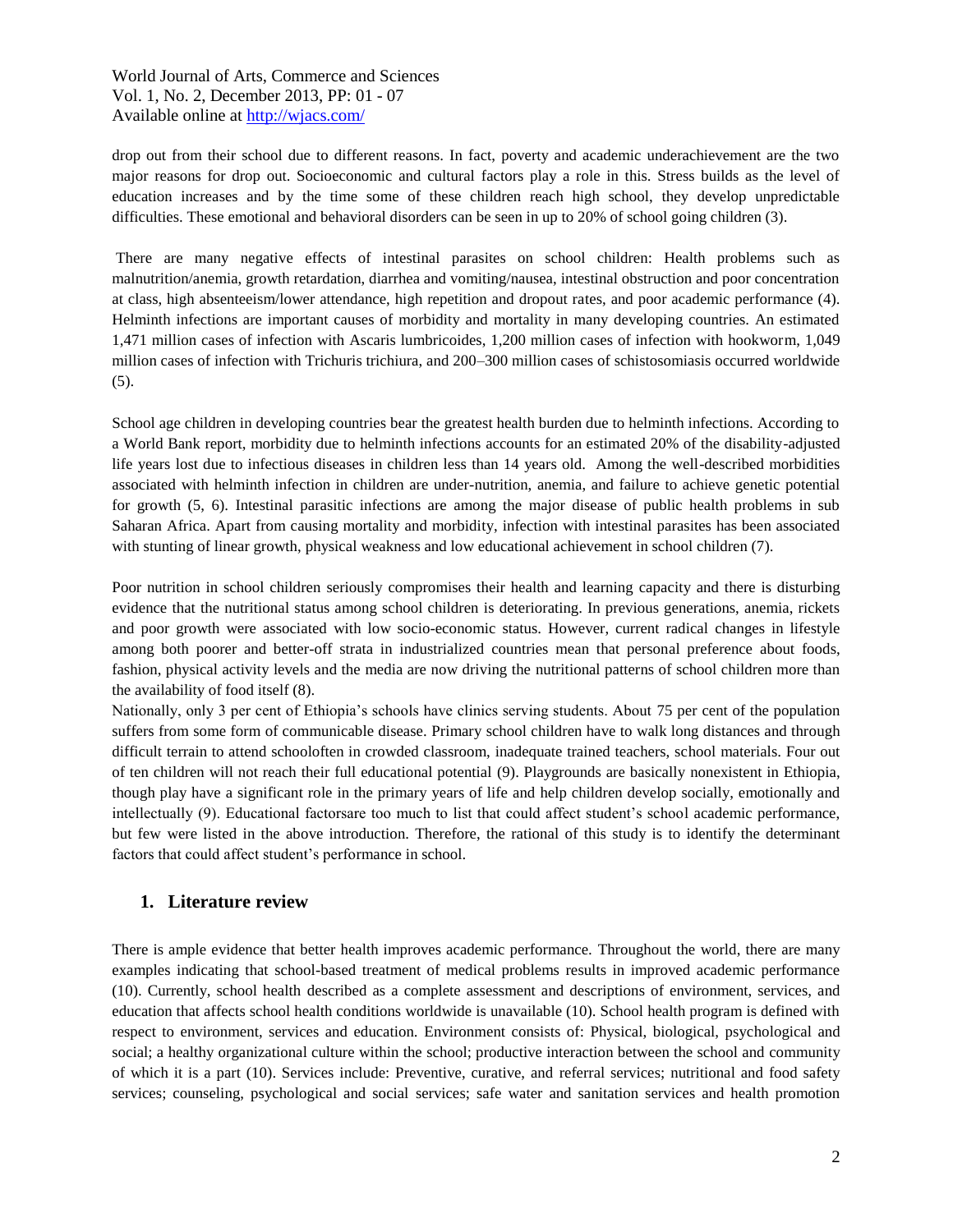services for staff. Education includes: academic skills and knowledge development; health and nutrition education; life skill education; staff education through training and development of school personnel (10). There are different factors that affect school academic performance.

# **1.1. Intestinal parasitic infection**

In one school, Jamaican children who were treated for moderate whipworm infections raised their test scores, which had lagged by 15%, from the level of uninfected children. School food programs also have a marked effect on attendance and school performance (10). A clear illustration of detrimental effects of helminthes infection on educational performance was provided in Jamaican school children aged 9-12 years (11). Treatment of *T. trichiuia* infection was followed by significant improvements in the result of tests of auditory short-term memory and scanning and retrieval of long-term memory. Nine weeks after treatment, previously infected children performed as well as uninfectedchildren. Absenteeism was more frequent among infected than uninfected children; the heavier the intensity of the infection the greater the absenteeism, to the extent that some children attended school for only half as much time as their uninfected peers (11).

Infections with intestinal worms and *Schistosoma* species are widespread and common among school-age children in the United Republic of Tanzania (12). School aged children are vulnerable to Iron deficiency anemia exacerbated by parasitic infection because typically they harbor heaviest worm loads in communities (12). The incidence of intestinal parasitism among the public elementary school children in Baguio City Philippines was determined for the school year 1983-1984 (13). Of the 369 children studied, 68.29% harbored parasites. Ascaris was the most common parasite seen with an incidence of 42.65%. Trichuris was seen in 35.71% and hookworm in 0.27%. Multiple infections were found in 20.23%. The ages of the childrensurveyed ranged from 10-16 years. Children free of parasitic infections obtained highergrades than the infected group. This difference was of statistical significance. Theteachers in charge of the treated group noted a significant improvement in schoolperformance following treatment (13).

A study among school children in rural areas close to southeast of Lake Langano, Ethiopia showed that, out of 259 students surveyed for Intestinal parasites, 83.8% had one or more parasites, and hook worm was the leading 60.2% followed by *shistosoma mansoni*, 21.2%(14). The prevalence of infections with more than one parasite (polyparasitism) was higher in students from Kime (more than or equal to three parasites per student is about 67%) than from Langano Society of International Missionaries school (more than or equal to three parasites per student is about only 23.5%) (14). A cross sectional survey on intestinal parasites was conducted in Jiren, Elementary and secondary school, Jimma town from a total of 301 students, the prevalence of parasites were 68.4%, *Ascaris lumbriciodes* was the leading (52.2%) followed by Trichuris trichiura (18.6%) (15).

A country wide (Ethiopia) survey of *Giardiasis*, using formal-ether concentrationmethod, among school children and residents showed that the overall prevalence rates of 8.9% and 3.1%, respectively. The corresponding rate for non-school children (5-19 years of age are more significantly infected than their non-school counter parts (p<0.005) (16).

A cross-sectional study of Intestinal helminthic infection was conducted among 150 children in Lake Awassa area, south Ethiopia under the age of 15 engaged in fishing, and fishing processing works (17). The overall prevalence for at least one helmenthicinfection was 92.7% and the most prevalent parasites were Ascaris lumbricoides, 76% (17). Another cross sectional study to estimate the prevalence of intestinal parasites has been conducted in 1996 in south Wollo in the towns of Kombolcha, Bati, and Mekaneselam (18). From a total of 698 students who participated in the study, 43.6% of them were positive for various intensities. Shistosoma mansoni, 24.9% was the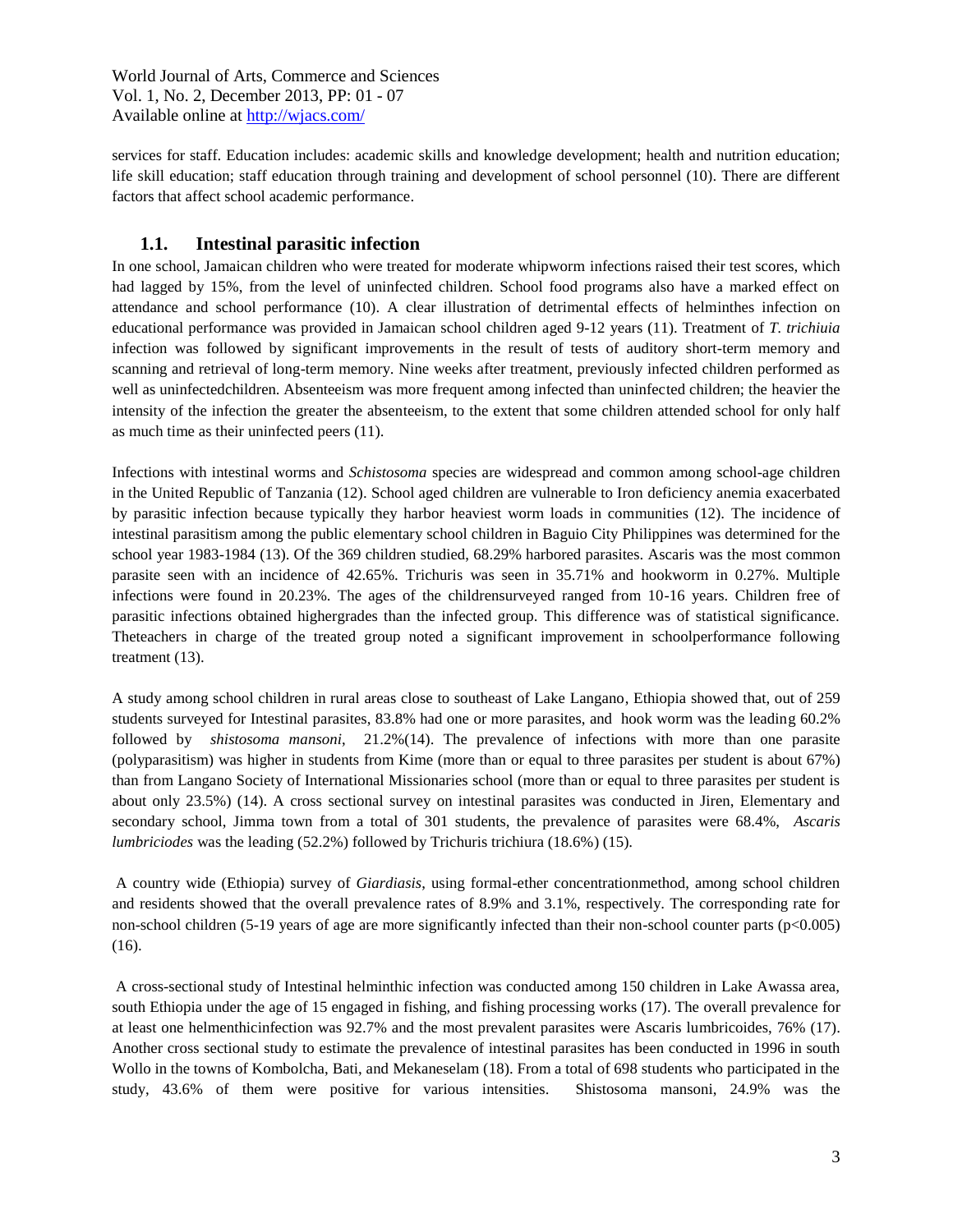commonestfollowed by *Ascaris lumbricoides*, 18.3% and Trichuris *trichiura* (4.4%).These figures presented the overall prevalence of parasites in the three localities (18).

## **1.2. Nutritional status**

Strong evidence exists that poor growth is associated with delayed mental development and that there is a relationship between impaired growth status and both poor performance and reduced intellectual achievements (19). Growth retardation in early childhood is also associated with significant functional impairment in adult life and reduced work capacity, thus affecting economic productivity (19). The major areas of nutritional problems of primary school age children in developing countries are Protein Energy Malnutrition (PEM), micro nutrient deficiencies, and short term hunger (19).

The composition and timing of school meals and their nutritional value play a role ineducational achievement (20). In USA (United States of America), a study of a school breakfast program found that children of low income parents who received breakfast at school scored higher on tests of basic skills and were less likely to be tardy or absent than were children of low income parents who did not receive breakfast at school (8). Studies conducted in India and Jamaica found that provision of school meals-lunch and breakfast had a significant effect on students' performance in school (8). In conflict-ridden areas of Sri Lanka, a quarter of the children were stunted or too short for their age, and nearly one in three were severely wasted, that is, far too thin for their height (21).

A household survey study to assess changes in body mass index (BMI) among 50 000 adolescents aged 10 to 19 years living in the Poorest and Richest Regions of Brazil in 1975, 1989, and 1997 showed that adolescents of rich (southeast) and poor (northeast) regions showed a substantial increase in BMI (22). In the southeast, the prevalence of overweight, defined by international age- and gender-specific BMI cutoffs, for both genders reached 17% in 1997, whereas in the northeast, the prevalence tripled, reaching 5% among boys and 12% among girls. Older girls living in urban areas in the southeast showed a decrease in prevalence from 16% to 13% in the latter 2 surveys. For all boys and for young girls, the BMI values for the 85th percentile in 1997 were much higher than the 95th percentile values in 1975 (22).

A study to determine the prevalence of overweight and at-risk-for-overweightin school children from Baltimore City based on International Obesity Taskforce referencevalues showed for BMI-for-age, 20.7% of girls and 17.2% of boys wereoverweight (BMI > 95<sup>th</sup> percentile) and 15.3% of girls and 14.1% of boys were at-risk-for-overweight (BMI) between the  $85<sup>th</sup>$  and 95th percentiles) (23). A study on nutritional status of Malaysian school children showed that, the prevalence of under nutrition and micronutrient deficit problems is markedly low (21). Underweight and stunting in children from urban primary schools is generally below 10%. However, the magnitude is significantly higher – from 25% to 50% in children from rural schools and low-income households in urban schools (21).

School academic performance was compared among primary school pupils of different nutritional and health status in Nsukka, Enugu State of Nigeria for assessment of their health and nutritional history (24). Two hundred eighty five (73.1%) of the pupils selected, participated in the final studies. There was predominance of malnutrition among the pupils. Only 28.9% of the pupils were of normal weight for height (using Z scores). Forty seven percent were mildly underweight, 20.1% were moderately underweight, while 4.0% were severely underweight. Overall nutritional status (using weight for age Z scores) significantly affects school performance (p<0.05). Only 26.0% of the pupils were of normal height for age, the rest being stunted (24).

Two hundred sixty seven primary school and 190 secondary school students in Nigeria were chosen randomly from the lists of the co-educational schools in a large metropolitan area. Two hundred and sixteen were males and 241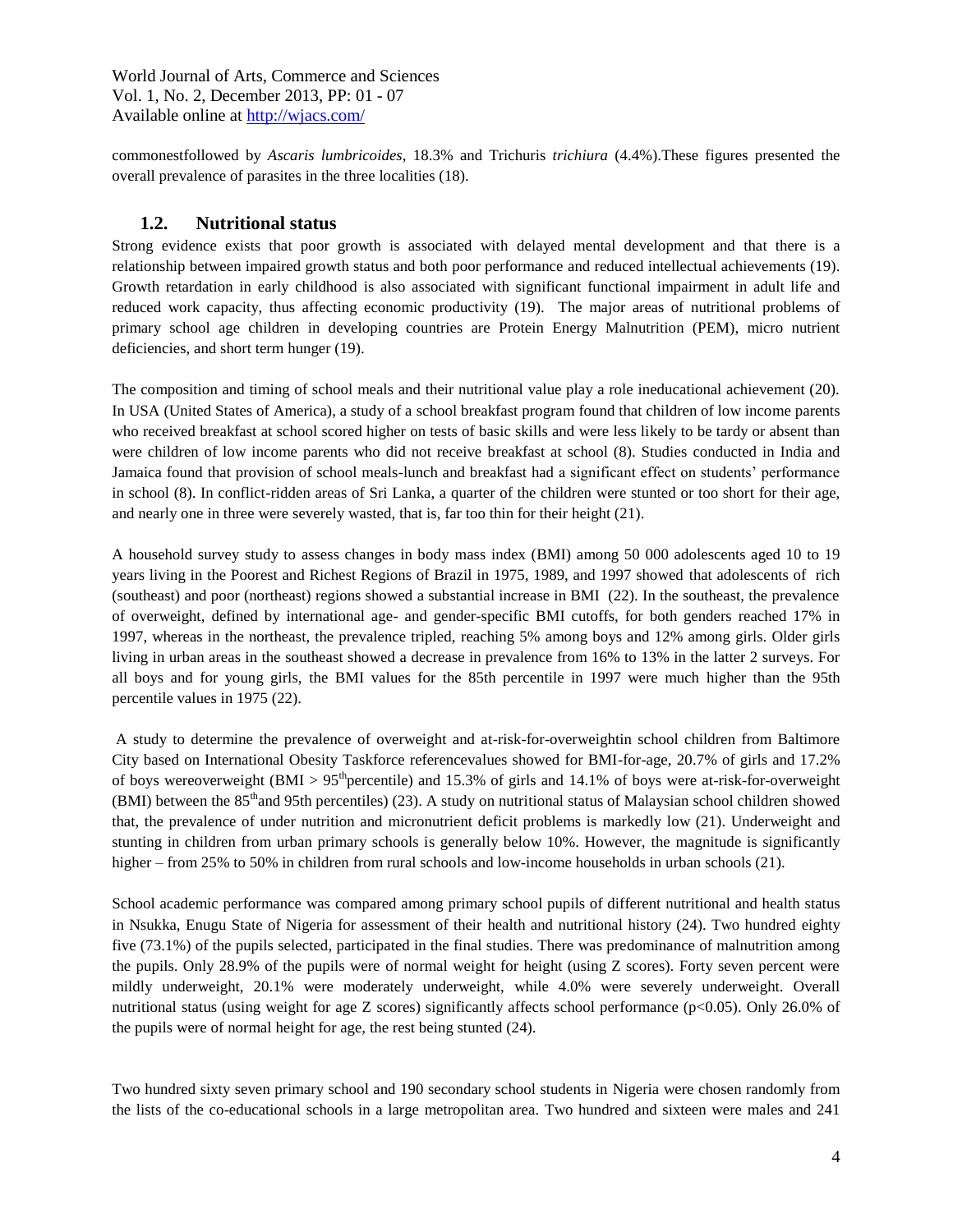were females. Weight-for-age and height-for-age measurements were done to assess obesity. The overall prevalence of obesity based on weight for age was 3.2% for males and 5.1% for females. In addition, 9.3% of the males and 7.9% of the females were classified as over weight (25). In a study of Prevalence and severity of malnutrition and age at menarche in western Kenya of 928 randomly selected adolescent school girls aged 12–18 years, the overall prevalence of stunting and thinness was 12.1% and 15.6%, respectively. Of the total, two percent were severely stunted. The prevalence of stunting and thinness decreased with age and mean height for age z-scores converged towards the median of the United States (US) reference curve (20). A community based cross sectional anthropometric study was conducted to assess the nutritional status of children less than five years of age in North Western Ethiopia. One thousand four hundred and twenty two children were enrolled in the study. Stunting which is expressed by height for age below-2 standard deviation (SD) was seen in 43% of the children. The prevalence of wasting which is expressed by weight for height below SD was 9%. The highest percentages of stunting and wasting were found in the age group 12-23 months (26). The study to assess the nutritional status of school age children in Addis Ababa school age children using the  $5<sup>th</sup>$  percentile of the National Center for Health Statistics (NCHS) reference data, the prevalence of thinness was 28.4% for boys and 20.4% for girls: the average being 24%. The prevalence of stunting ( $\langle 3^{rd}$  centile) was 13.8% for boys and 6.2% for girls with an average of 9.8% for both sexes. The prevalence of overweight was 3.3% (27). A Demographic and Health Survey conducted in 2000 found that 55 per cent of Ethiopian children under the age of five are stunted due to malnutrition.

#### **1.3. Socio-economic status**

In the United States, low-income children scored significantly lower on achievement tests than higher-income children before they participated in a school breakfast program (28). It has been recognized that children from poor socio-economic status families have higher chances of poor school performance. Malnutrition due to poverty coupled with low education and status of parents adversely affects their cognitive development. Such children also have higher chances of experiencing, right from their pre-school years, parental attitudes which do not motivate them to study and an unsatisfactory home environment which does not encourage learning (witnessing domestic violence, family stressors, adverse life events)(28).

#### **1.4. Psychosocial problem**

A study done in China in 1987 to determine the academic outcomes of families withsiblings and without among 1,460 school children and their parents in urban and rural areas showed that those without siblings had higher academic scores than those withsiblings among urban children, but these advantages were not evident among rural children (29). Maintaining and supporting the psychological health of students and staff are as important as addressing physical health. Mental health problems such as suicide and depression and other stress-related disorders affect large number of young people. Children and adolescents with emotional problems exhibit their impairments in a variety ways (10). They may fail academically, be rejected socially and have a poor self image. They may have difficulty relating to peers and adults and may lack respect for the laws of their country (10). In Rawalpidi District in Pakistan through the school mental health program, students' work together to promote their mental health. Evaluation of the program showed that students improved their grades, increased their attendance and decreased their dropout rates (10).

A study conducted in Dessie, Ethiopia, to assess differential vulnerabilities of preparatory school adolescents to a psychosocial problem with reference to their living arrangement and parental attachment showed that approximately a quarter of the students included in the study reported feeling of sadness which made them stop performing some regular activities (30). The study revealed that lower family connectedness and having a living arrangement separate from both biological parents (or living with friends, relatives or alone) were associated with increased odds of having a depressive symptom after controlling for observed covariates (30).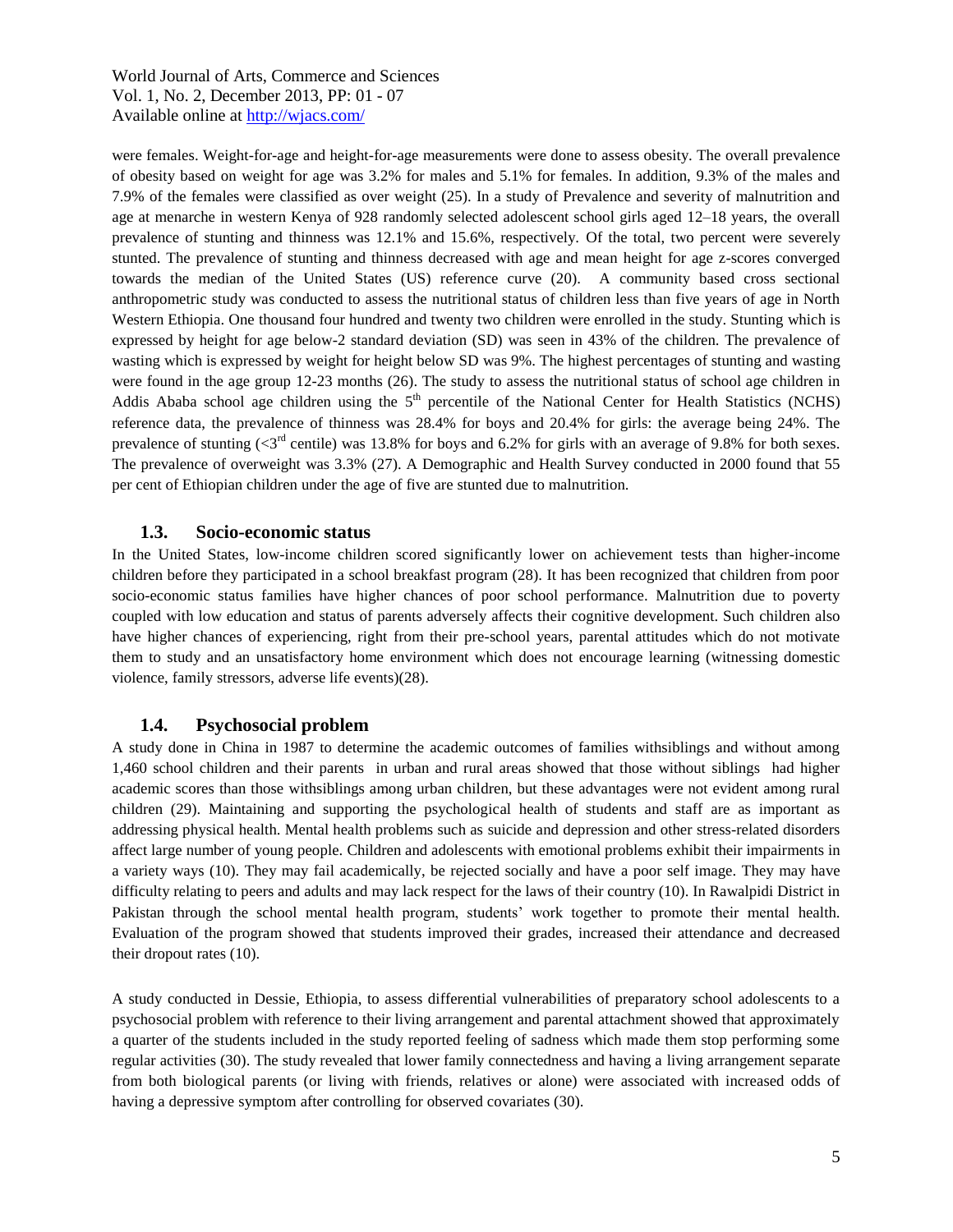# **1.5. Physical health/Fitness of the school children**

Traditionally, physical education is closely associated with education and focuses on the development of motor and sports skills (10). There is evidence of linking physical education to improved academic performance. The Trois Rivieres study in Canada demonstrated significant gains in academic performance among primary school children as a result of increased time spent on physical education. School based clinics show evidence of improving students' knowledge about how to be effective consumers of health services, reducing substance abuse, and lowering hospitalization rates (10).

## **Recommendations:-**

De-worming program has to be encouraged with the collaboration of Woreda health office and other stakeholders. The program has to work specially on students. Students' health status affects their enrolment, and retention, therefore, health initiatives or clubs in school should be introduced and should focus on primary disease prevention. Health education on personal hygiene and sanitation has to be delivered. Awareness should be created on the negative impacts of Intestinal parasitic infestation on academic performance. Family planning education has to be given for their families and the families have to attend in nearby health service deliveries.

# **References**

[1] Academic underachievement among the gifted: Students' perceptions of factors that reverse the pattern.[ [http://www.davidson-institute.org/\]](http://www.davidson-institute.org/)

[2] Symposium on developmental and behavioral disorders-II : Poor school performance; 2005,Vol.72,Issue,11, [http://www.ijppediatricsindia.org/article.asp?]

[3] Dr Henal Shah; Psychosocial aspects of academic failure in children Health Administrator Vol: XVII, Number 1: 34-37,

[4] National worm control in school-age children. [http://portal.unsco.org/education/en/ev.php]

[5] Amara E. Ezeamama; Helminth infection and cognitive impairment among Filipino children. Am J Trop Med Hyg. 2005 May; 72(5): 540–548

[6] W.Crewe, A Guide to humaan parastology;  $10^{th}$  ed. Blacklock and southwell press, London, 1977

[7] Parasites the cause of poor performance: alonhealth.com

[8] Nutrition of the Scholl-Aged-child. [http://www.unsystem.org/scn/archives/scnnews16/ch03.htm

[9] Primary school years; [http://www.unicef.org/ethiopia/children\_394.html].

[10] WHO, Promoting health through schools: WHO Technical Report Series No. 870, Geneva, 1997.

[11] WHO: Prevention and control of schistosomiasis and soil-transmitted helmenths; WHO Technical Report Series no. 912. 2002. Geneva

[12] Helen L. Guyatt, et.al: Evaluation of efficacy of school-based anthhelminthic treatments against anemia in children in the United Republic of Tanzania.Bullitine of WHO 2001,Vol. 79, No. 8

[13] Charles L. Cheng: Intestinal Parasites in Children and their Scholastic Performance

[Phil J Microbiology and Infection Disease 1984; 13(2):102]

[14] Mengistu Legesse, Berhanu Erko. Prevalence of intestinal parasites among schoolchildren in a rural area close to the Southeast of Lake Langano, Ethiopia. Ethiop. J. Health Dev.2004; 18(2), 116-120.

[15] Girmay Hailu, et al: Intestinal parasitism among Jiren Elementary and Junior Secondary school students in South-Western Ethiopia; Ethiopia Journal of Health Development; 1994; 8(1); 37-41.

[16] Hailu Berrie and Birhanu Erko: Giardiasis in Ethiopia; Ethiopia Journal of Health Development; 1995; 9(1); 77-80.

[17] Yared Merid, et al: Intestinal helmenthic Infection among children at Lake Awassa, south Ethiopia. Ethiopia Journal of Health Development; 2001; 15(1); 31-37.